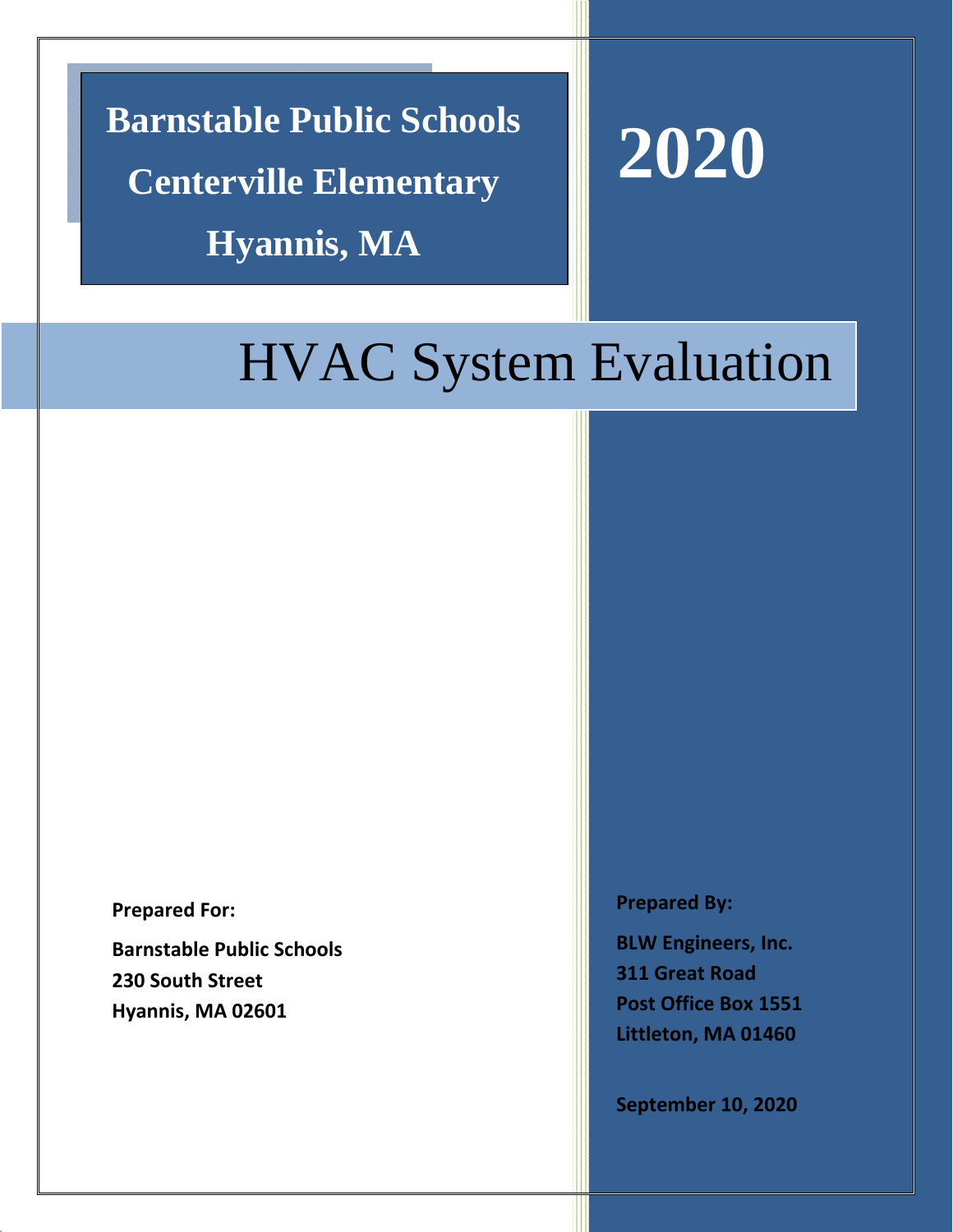# **EXECUTIVE SUMMARY**

# *General*

Barnstable Public Schools engaged BLW Engineers to evaluate the building HVAC system relative to its current operating conditions, re‐opening to the building to the public and potential considerations relative to Covid‐19. Kenneth R. Beck, PE, Principal‐In‐Charge, visited each site, reviewed building documentation and prepared the following evaluation.

While at the site, BLW Engineers met with the facilities operator who reported the HVAC systems receives regular preventative maintenance which includes filter replacement, grease motors and bearings, replace fan belts and verify damper and valve operation.

The Centerville Elementary School is located at 658 Bay Lane, originally constructed in 1954 and a building addition in 1966; the school has an enrollment of approximately 240 students and comprises approximately 57,204 square feet of educational space.

# **Centerville Elementary School Planned Reopening**

The Barnstable Public Schools plans on the following school re‐opening:

- Classrooms seating will be reorganized to provide recommended social distancing; typically, classrooms sizes will be reduced to 15 people (students and a teacher).
- Cafeteria will not be used in normal fashion; students will eat lunches at their desk.
- Gym will not be used in normal fashion.
- Library room will not be used in normal fashion; it will be used primarily as classroom space.

# **Recommendations**

Based on applicable guidelines (ASHRAE, State of Massachusetts Re‐opening Guidelines, Massachusetts Teachers Association, etc.), the Centerville Elementary School is safe to occupy and should consider the following best practice operation of the current HVAC system in an effort to provide an environment to best protect the occupants and visitors to the building during the pandemic:

Tier 1 Recommendations: Tier 1 recommendations are immediate revisions to system operation prior to start of classroom and until the start of the heating season.

- 1. Create an "Epidemic Mode" sequence of operation that can be turned on, shut down or override, if needed, by manual selection of the operator
- 2. Replace the unit filters with the best filters available that will not impact the heating capacity of the units and develop a filter replacement plan; unit ventilators and heating/ventilating units will not be able to accommodate MERV13 filters without significantly impacting system operation, outdoor air delivery to the space and equipment component failures.
- 3. Filter upgrades will require more frequent changes due to pressure drop of filter and particulates that "dirty" the filters.
- 4. Continued operation (24 hours a day, 7 days a week) of heating and cooling systems is recommended.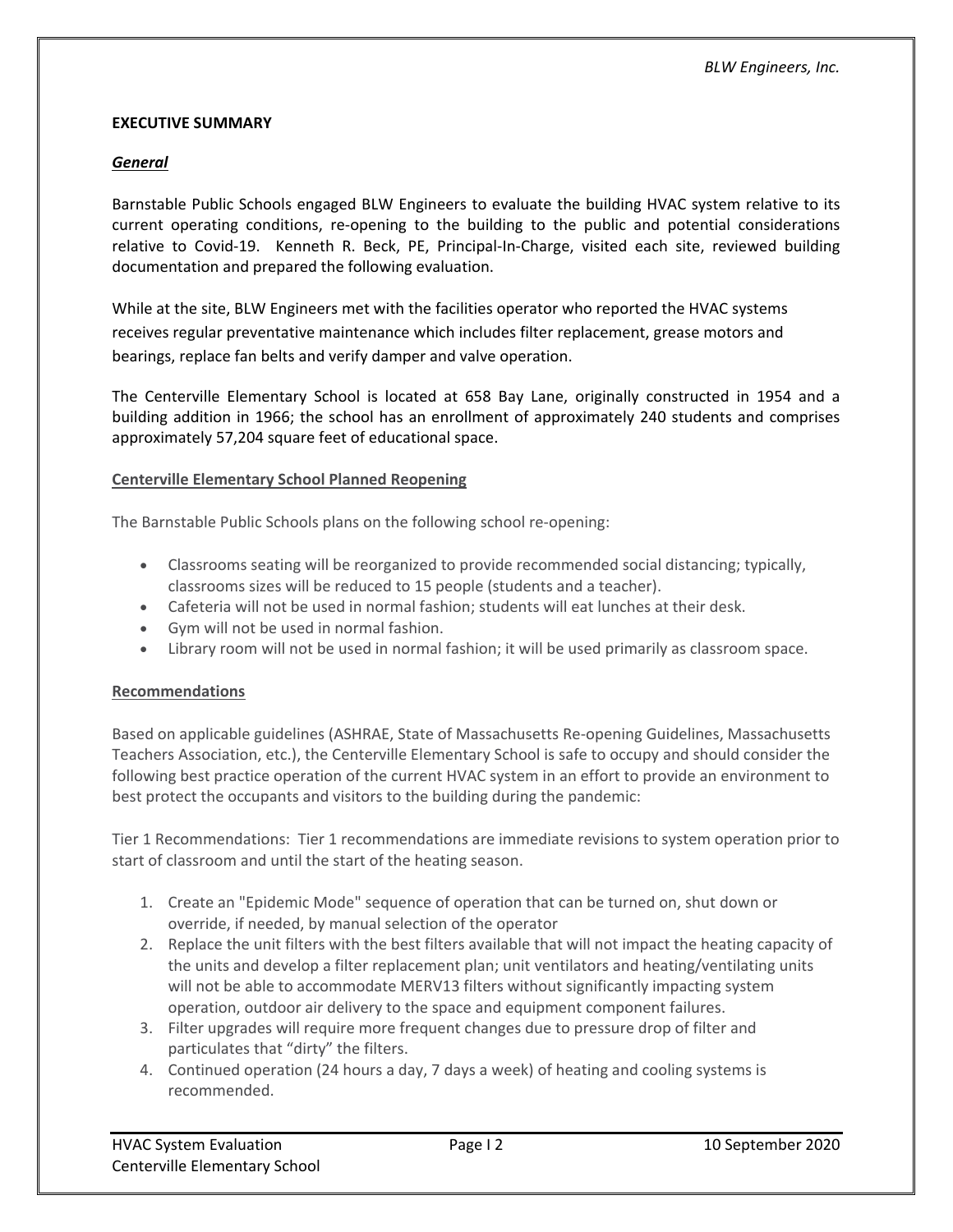- 5. Operate toilet exhaust fans 24 hours a day, 7 days a week; other fans shall operate two hours prior and two hours post occupied hours.
- 6. Monitor Carbon Dioxide (CO2) levels in occupied areas of the building by building personal on a intermittent basis.
- 7. Should building exhaust exit building through sidewall louvers subject to pedestrian traffic, provide warning signs and consider diverting or rearranging the exhaust air discharge locations so that they would pose no opportunity to cause harm.
- 8. Operate the building in occupied mode with mechanical ventilation prior and two hours post occupied hours; where mechanical ventilation and exhaust are not currently provided, utilize operable windows.
- 9. Operate the building in the occupied mode during disinfection and cleaning operations.
- 10. Operate Classroom unit ventilators at maximum outdoor air for ventilation. Based on reduced classroom sizes, the classroom current system can provide more than 40 CFM/occupant in the original building and more than 33.3 CFM/occupant in the building addition which exceeds current code requirements (10 CFM per occupant plus 0.12 CFM/SF), MTA Guidelines and can be supplemented by operable windows.
- 11. At the commencement of school and until the heating season, the Auditorium, Library, Cafeteria and Multipurpose heating/ventilating units and classroom unit ventilators can be run in the "economizer mode" with 100% outdoor air and no recirculation.
- 12. During the heating season, operate the Auditorium, Library and Cafeteria heating/ventilating units and classroom unit ventilators to the level above the ventilation design capacity based on outdoor air temperature and the acceptable indoor air temperature acceptable to the occupant comfort.
- 13. Eliminate outdoor air to zones that are not occupied to better use in occupied areas.
- 14. Relocate occupants from areas that do not have mechanical ventilation or operable windows.
- 15. Use operable windows when outdoor air conditions allow.
- 16. Keep conference room doors open as much as possible or open windows when feasible.
- 17. Increase regular maintenance of all mechanical heating, ventilating and air conditioning equipment.
- 18. Monitor the heating, ventilating and air conditioning operation of the building on a continual basis.
- 19. Follow recommendations of holistic view of building recommendations in General Recommendations noted hereinafter.

Tier 2 Recommendations: Tier 2 recommendations are supplemental revisions/additions to the existing systems that may be required for the heating season when systems will need to utilize recirculated air to maintain space temperature setpoints.

- 1. Provide additional filtration with portable HEPA filter units (100 cfm/250 SF) or UV filtration units for heating/ventilating units with large percentages of recirculation air that may be used as classrooms (Library, Multipurpose Room, etc.).
- 2. Install portable humidifiers or retrofit existing heating/ventilating equipment with humidifiers for local humidity control should humidity become an issue.
- 3. Add plug-in type supplemental electric heat as required for increased ventilation requirements through equipment or operable windows.
- 4. Apply and use outdoor air quality sensors or reliable web-based data for outdoor pollution information as part of the new ventilation operation.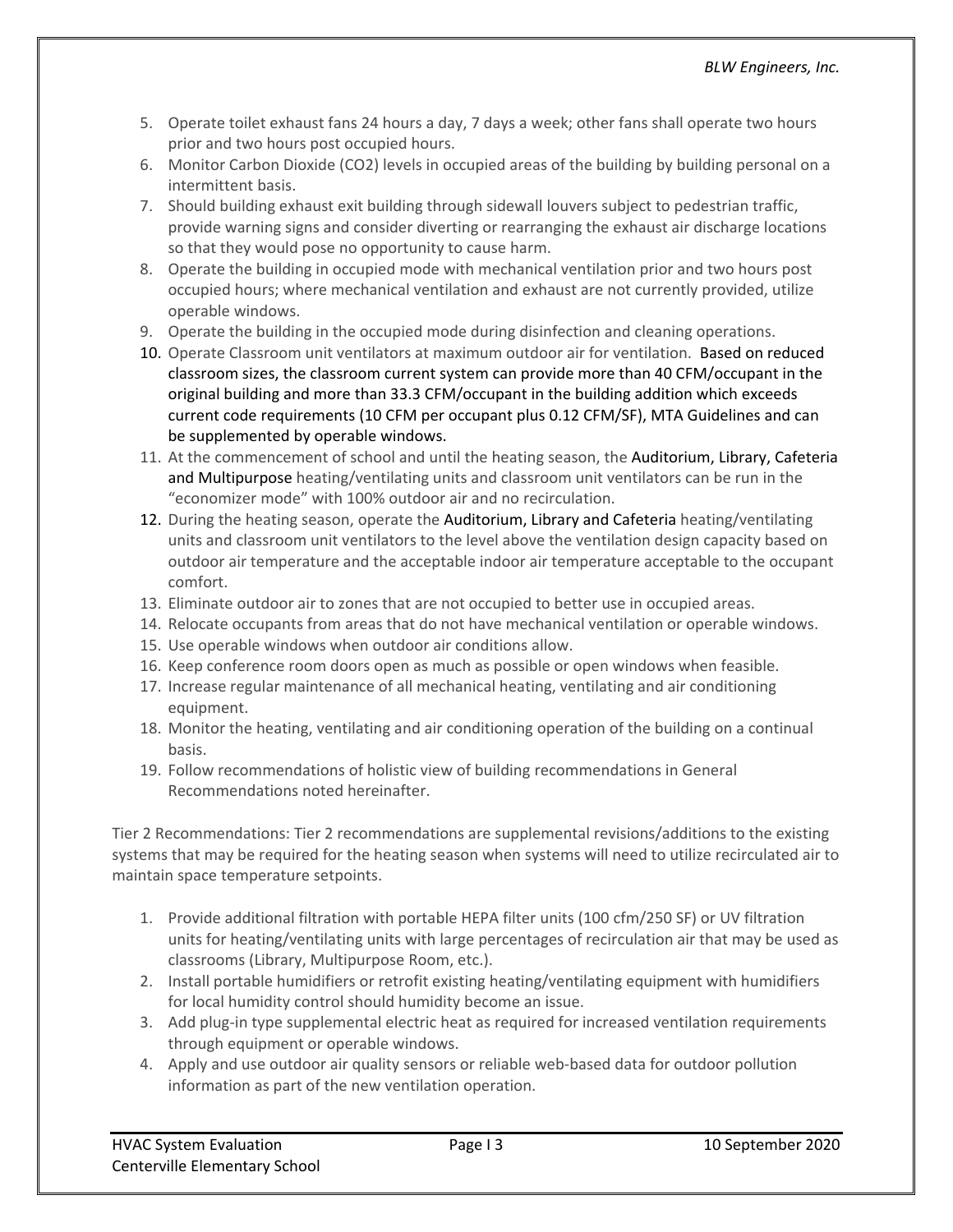5. Consider UV decontamination lights on highly touched surfaces.

Notes:

- 1. While there is ventilation air and return air associated with each classroom unit ventilator, the units only recirculate air within each classroom and do not recirculate air between classrooms.
- 2. While there is ventilation air and return air associated with heating/ventilation units for the Auditorium, Cafeteria and Library the units only recirculate air within each space and do not recirculate air between other spaces.
- 3. These recommendations are based on guidance provided by applicable agencies and publications for best practices for protection of occupants and visitors to the building but do not provide absolute protection from the pandemic.
- 4. These recommendations will have a significant impact on the operating and maintenance related costs of the HVAC systems.

# **HVAC SYSTEM EVALUATION**

The existing building is provided with heating hot water by one steam boiler, one hot water boiler, steam distribution piping system to the 1954 portion of the building, a two‐pipe heating water distribution piping system to the 1966 portion of the building, unit ventilators, air handling units, exhaust fans and miscellaneous heating terminal equipment.

The two standard efficiency boilers are located in the mechanical room. The steam boiler provide steam heating to the original building through an insulated steam distribution piping system and the hot water boiler provides hot water for the building addition through the two pipe distribution system through lead/standby hot water distribution pumps. The boiler room is in good operating condition.

Original building classrooms are provided with unit ventilators originally sized for 1,260 CFM total air supply and 520 CFM of outdoor air; air is exhaust from an exhaust register rated for 460 CFM to an exhaust duct distribution system to a roof exhaust fan. The original ventilation design exceeds current code requirements (Classroom Ventilation = 10 CFM x Occupant + 0.12 CFM x SF or for a typical 750 SF classroom with 25 occupants that would be 393 CFM). Heating is provided through the unit's steam heating coil interconnected to the building steam piping distribution system.

Building addition building classrooms are provided with unit ventilators originally sized for 1,000 CFM total air supply and 500 CFM of outdoor air; air is exhaust from an exhaust register rated for 400 CFM to an exhaust duct distribution system to a roof exhaust fan. The original ventilation design exceeds current code requirements (Classroom Ventilation = 10 CFM x Occupant + 0.12 CFM x SF or for a typical 750 SF classroom with 25 occupants that would be 340 CFM). Heating is provided through the unit's hot water heating coil interconnected to the building hot water piping distribution system.

The Library is provided with two unit ventilators originally sized for 750 CFM total air supply and 375 CFM of outdoor air (Ventilation = 5 CFM x Occupant  $+$  0.12 CFM x SF). The Library could accommodate up to 36 students at 20 cfm/student ventilation rate.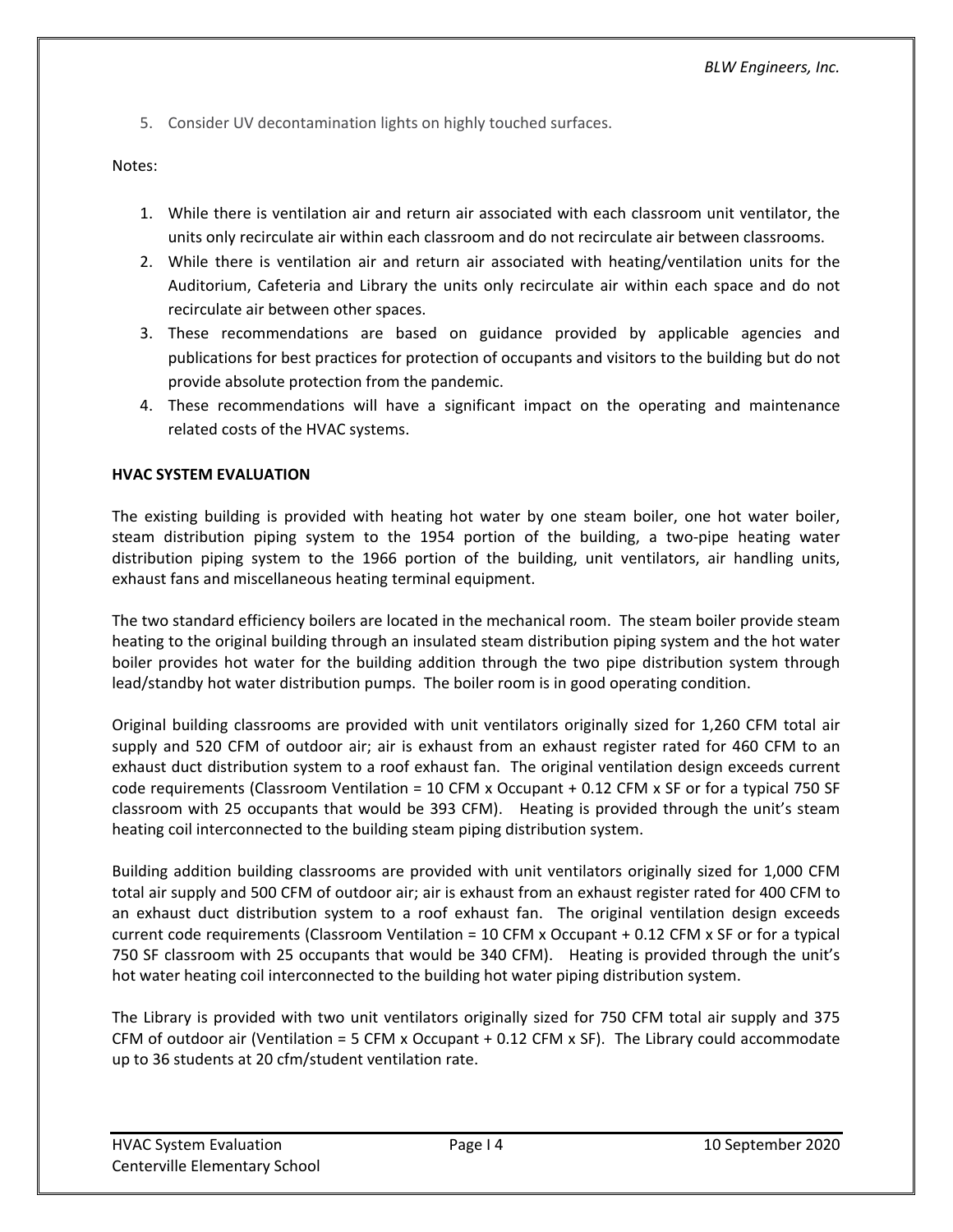The Cafeteria Room is provided with a heating/ventilating unit to provide heating and ventilation; the unit was originally designed to provide 4,250 CFM total air supply and 4,250 CFM of outdoor air; the original ventilation air design exceeds current code requirements (Ventilation = 7.5 CFM x Occupant + 0.06 CFM x SF). Heating is provided through the unit's steam heating coil interconnected to the building steam piping distribution system. The Cafeteria could accommodate up to 216 students at 20 cfm/student ventilation rate.

The Auditorium is provided with a heating/ventilating unit to provide heating, air conditioning and ventilation; the unit was originally designed to provide 5,160 CFM total air supply and 3,150 CFM of outdoor air; the original ventilation air design exceeds current code requirements (Ventilation = 5 CFM x Occupant + 0.06 CFM x SF). Heating is provided through the unit's hot water heating coil interconnected to the building hot water piping distribution system. The Auditorium could accommodate up to 157 students at 20 cfm/student ventilation rate.

The Kitchen is provided with a Kitchen Hood Exhaust Fan rated for 2,550 CFM, a trash room exhaust fan rated for 1,250 CFM, a bathroom exhaust fan rated 315 cfm and Kitchen makeup air unit ventilator rated for 1,500 CFM of outdoor air (heated only).

The office area is provided with fintube radiation for heating, operable windows for ventilation and a through wall air conditioning units for the Principal's Office. Heating is provided through the unit's steam heating coil and a steam unit heater interconnected to the building steam piping distribution system.

Bathrooms, Janitor's Closets, Storage, etc. are provided by exhaust registers, exhaust duct distribution system and roof exhaust fans.

Miscellaneous spaces have been provided with hot water terminal equipment interconnected with the hot water distribution piping system.

The building is controlled by mostly pneumatic controls with some electronic controls for energy conservation measures (variable speed pumps, etc.).

# **GENERAL PUBLICATION RECOMMENDATIONS**

Publications referenced include ASHRAE and State of Massachusetts Re‐opening Guidelines for schools.

Operating school buildings under epidemic conditions requires a holistic framework during the crisis and the restoration to potentially a new "normal" after the public health emergency has ended. Considerations include:

- Review of current operational practices
- Holistic view for owner/operator

# **Review of current operational practices**

- Modes of operation of HVAC systems
	- o sequences of operations
	- o set points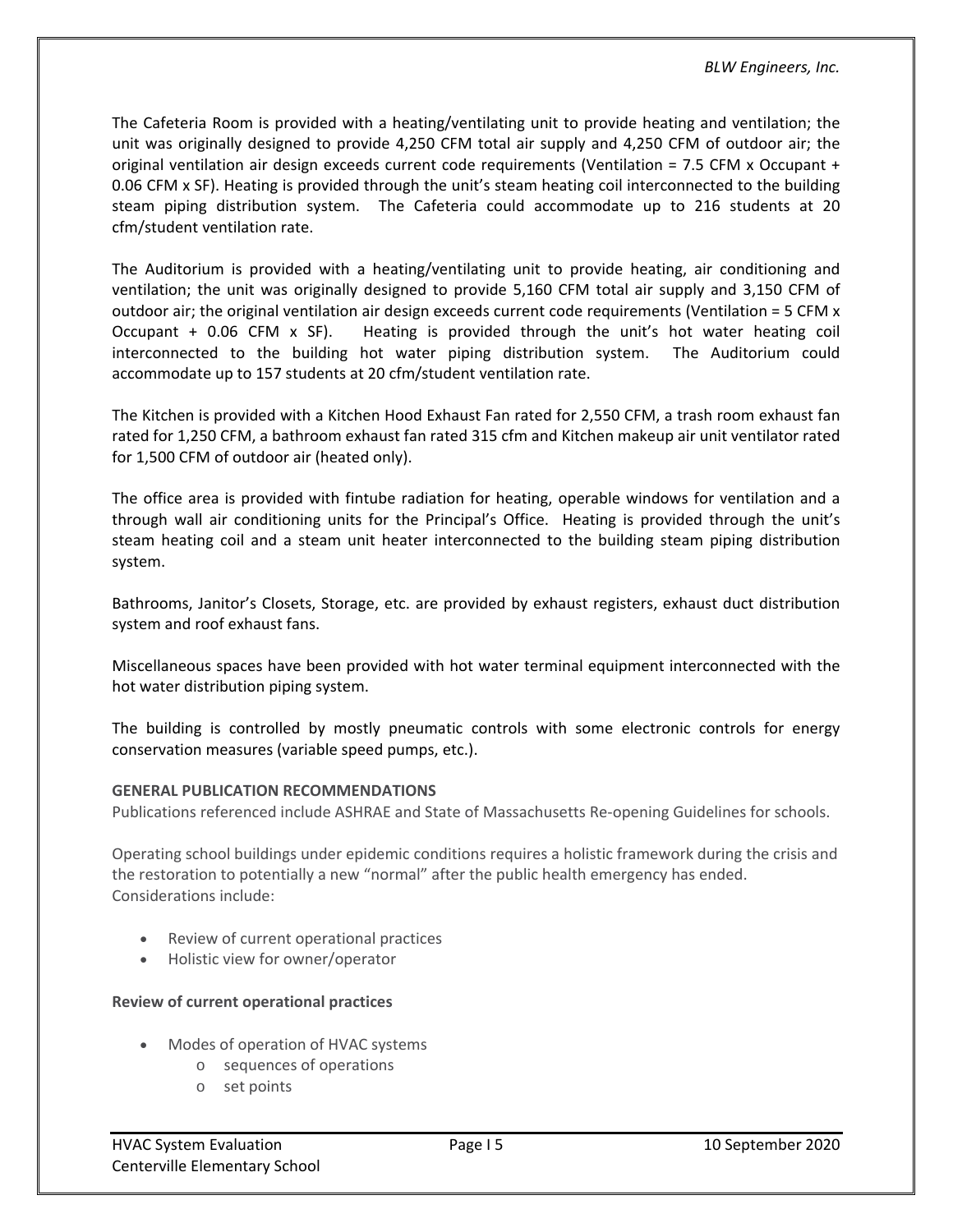- o schedules
- Verification that equipment and systems are properly functioning and have the enhanced capabilities to address public health considerations, with a focus building air circulating systems.
- Understanding that infected people who are asymptomatic may enter buildings, increasing the likelihood of the spread of virus through air systems to other occupants.

# **Holistic view for owner/operator**

### **Owners and operators should take a holistic view of their buildings and:**

- 1. Develop a pandemic preparedness plan
- 2. Review indoor and outdoor environment
- 3. Review the space types
- 4. Operate and maintain HVAC
	- o Air‐Conditioning and Ventilation systems
	- o Exhaust systems
- 5. Check Elevator Control
- 6. Check BAS and Access Control Systems

#### **Develop a Pandemic Preparedness Plan**

#### **Consider these possible goals:**

- Reduce the spread of infection among building occupants,
- Maintain HVAC and Building Service Systems in safe and healthy conditions,
- Minimize impact on building occupants and visitors,
- Communicate risks and precautions being taken with occupants transparently
- Implement measures that help make occupants feel secure:
	- $\circ$  Require occupants, visitors and maintenance personnel to wear appropriate PPE per CDC,
	- o Screen, monitor and control the circulation of occupants and guests to help avoid transmission of disease,
	- o Increase frequency for surface disinfection on frequently touched surfaces, such as door handles, handrails, door bells and elevator buttons.

#### **Ensure continuity of supply chains and have backup plans.**

- Identify your critical suppliers, e.g. filters, cleaners, disinfectants, parts, PPE, etc.,
- Identify vendors who could negatively affect your operation if they fail to deliver,
- Review current service provider agreements to see if alternate suppliers can be engaged in the event of a supply disruption, for example, equipment service providers, and understand contract limitations and restrictions on using alternative providers,
- Ask critical suppliers to share their pandemic plans:
	- o What does their plan include?
	- o Have they tested their plan? When was it updated?
	- $\circ$  Set boundaries with suppliers ask that they do not send staff who may be showing signs of illness to your property.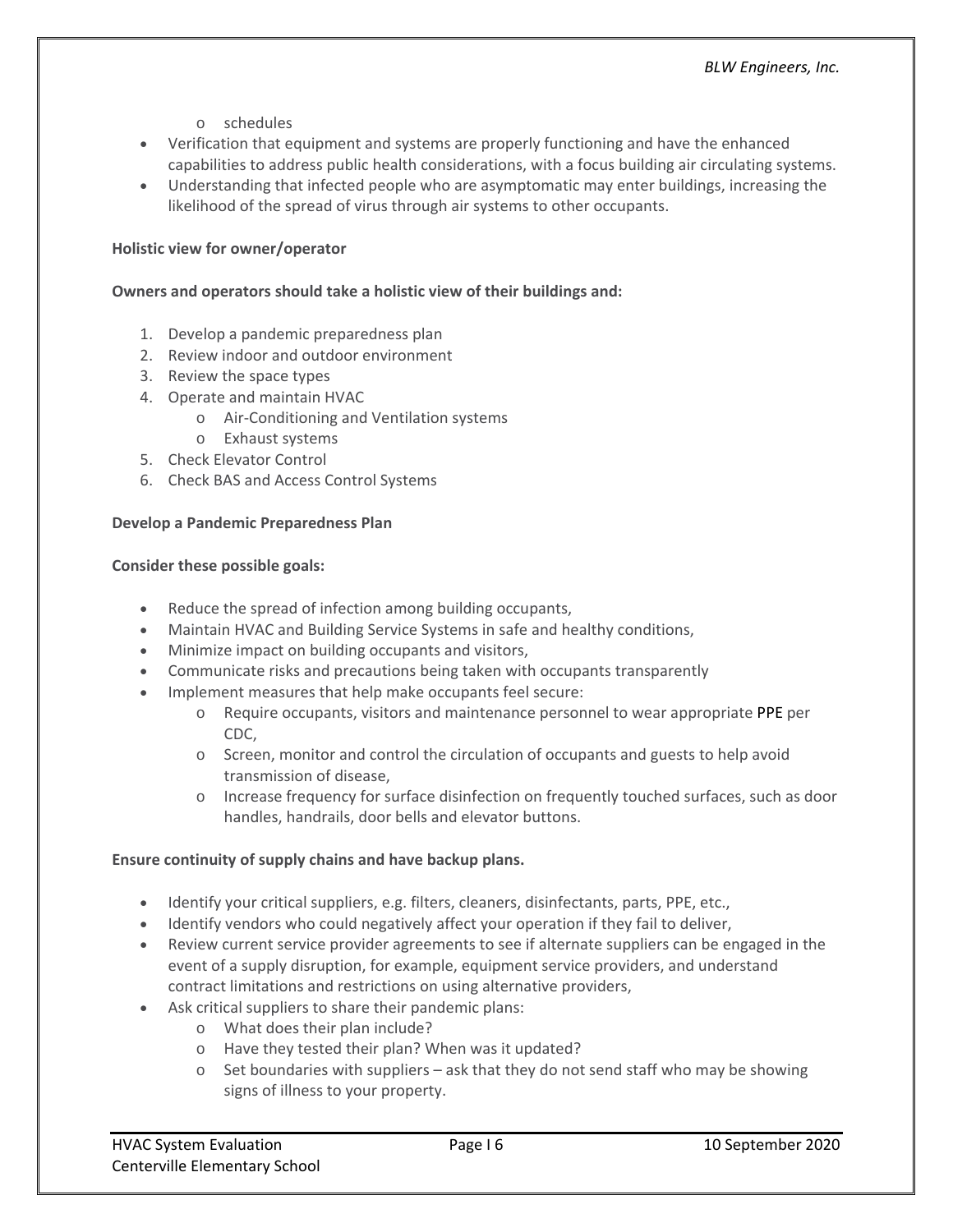### **Review contract agreements:**

 Review contract agreements: Review contracts with service providers, utilities, and suppliers to determine what rights and remedies they have because of disruptions due to unforeseeable circumstances that prevent fulfillment of a contract.

# **Establish a communication protocol and continuity of operations plan:**

- Identify key contacts and publish normal and emergency contact information,
- Document the chain of command and communication requirements, and provide instructions and outline expectations for how all responses are to be documented and what records shall be maintained and distributed.

# **Provide staff with:**

- PPE per CDC and OSHA requirements,
- Training on the proper use and disposal of PPE and waste,
- Training on infection prevention and control measures,
- Cross training to ensure critical building functions are maintained in an emergency, and
- Instruction to staff to stay at home if they are feeling sick.

Check with insurance providers to determine whether there are special measures that can be taken to preserve coverage or lower premiums.

### **Next Steps:**

- 1. Notify staff, tenants and visitors about the plan
- 2. Follow all local, state and federal executive orders, statutes, regulations, guidelines, restrictions and limitations on use, occupancy and separation
- 3. Follow OSHA Guidelines, especially the portion in the guide regarding filter and outside air.
- 4. Ensure that custodial staff and service providers job descriptions includes performing proper cleaning procedures based EPA and CDC guidance using approved products and methods:
	- o Disinfect high touch areas of HVAC and other Building Service systems such as on/off switches, and thermostats;
	- o Consider UV light disinfection devices of high touch counters in public spaces.
	- o Disinfect interiors of refrigerated devices, such as refrigerators, coolers and vending machines where the virus can survive for potentially long periods of time.
- 5. Consider installing a thermal camera at building entrances to help screen visitors for elevated body temperatures. Note that that infected individuals may show no signs of being ill, including having no fever, and can be responsible for much of the transmission. In such cases, thermal imaging may not be effective.
- 6. Provide MERV13 or higher filters for air handling equipment that recirculate air when equipment has the capacity; however, most existing air handling equipment will not be able to accommodate MERV13 filters without significantly impacting system operation, outdoor air delivery to the space and equipment component failures.
- 7. The HVAC systems that are physical or capacity limited for better filtration and UV decontamination systems in the return airstream, consider installing portable filtration and air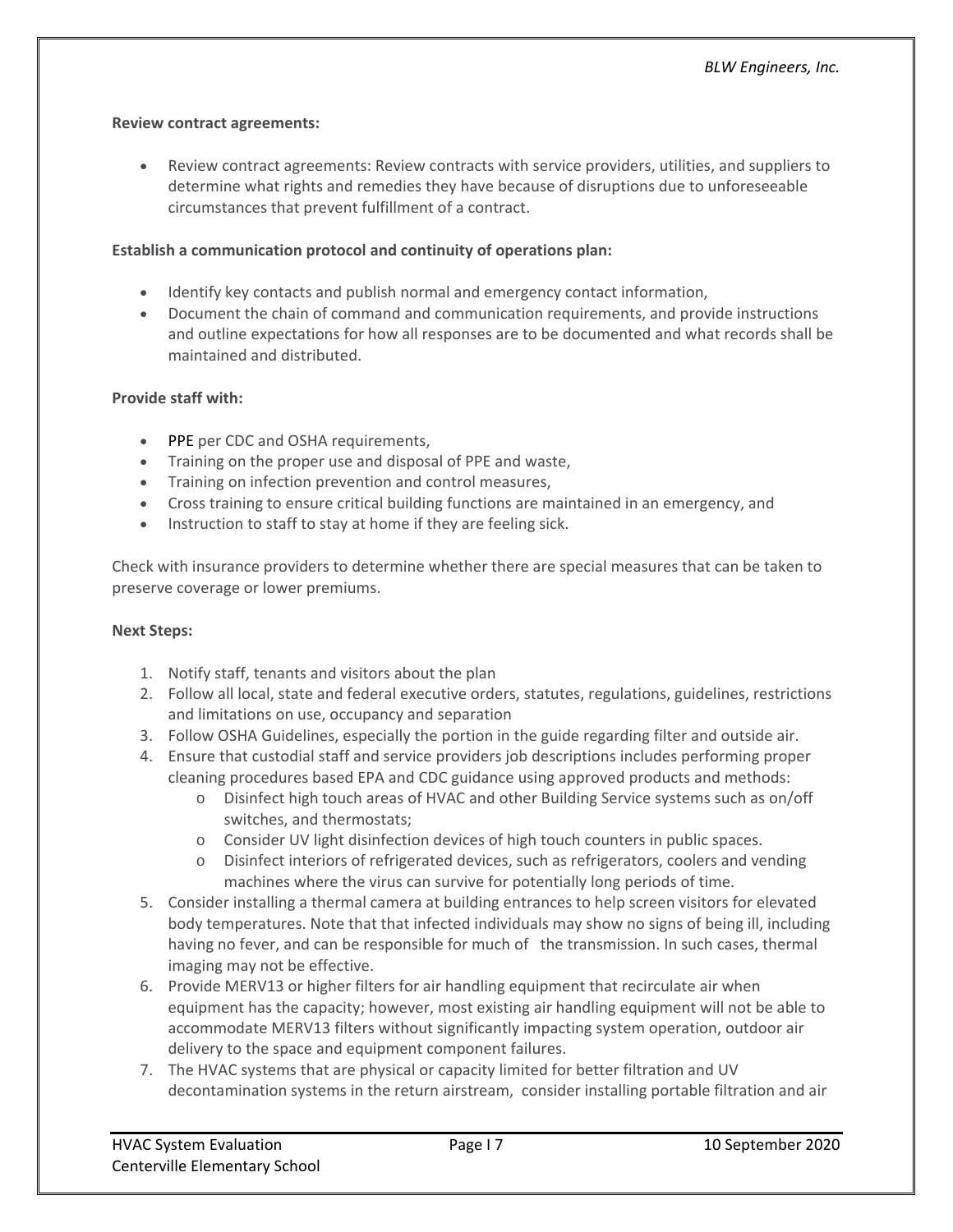cleaning devices such as UVGI (Ultraviolet Germicidal Irradiation), especially if seniors or anyone with other health issues or compromised immune systems may be located, or, in mission critical areas where required.

- 8. Provide automatic hand sanitizer dispensers in the high touch areas and other common areas, including spaces where equipment where frequent maintenance is required, and ensure dispensers are serviced often and remain operational.
- 9. Post signage in prominent locations that contain information and instructions to educate and remind staff about proper procedures to maintain personal protection while cleaning, replacing filters and moving or using other equipment that maybe contaminated
- 10. Consider providing antimicrobial door mats at high traffic entrances to the building.
- 11. Institute additional cleaning procedures to ensure proper disinfection of bathrooms, kitchens and common areas. Educate cleaning and maintenance staff on proper personal protection and PPE use including following OSHA worker exposure guidelines.

#### **Review Indoor and Outdoor Environment**

- Maintain dry bulb temperatures within the comfort ranges indicated in ANSI/ASHRAE Standard 55‐2017
- Maintain relative humidity between 40% and 60% through the use of the air conditioning systems.

# **In Cold Climates**

i. HVAC systems with no humidification may not achieve the minimum humidity indicated,

ii. Observe building assemblies and finishes frequently for condensation when indoor dew points rise above the surface temperatures of the assemblies and finishes,

iii. Excessive humidity may lead to condensation, indoor mold growth, and degradation of indoor air quality.

#### **Review the space types**

#### **Conference Rooms** Keep doors to be opened to promote good ventilation where possible. If doors must be closed, consider local air filtration and cleaning devices and appliances such as portable air filters, or provide local exhaust fans discharging directly to the outside to improve ventilation.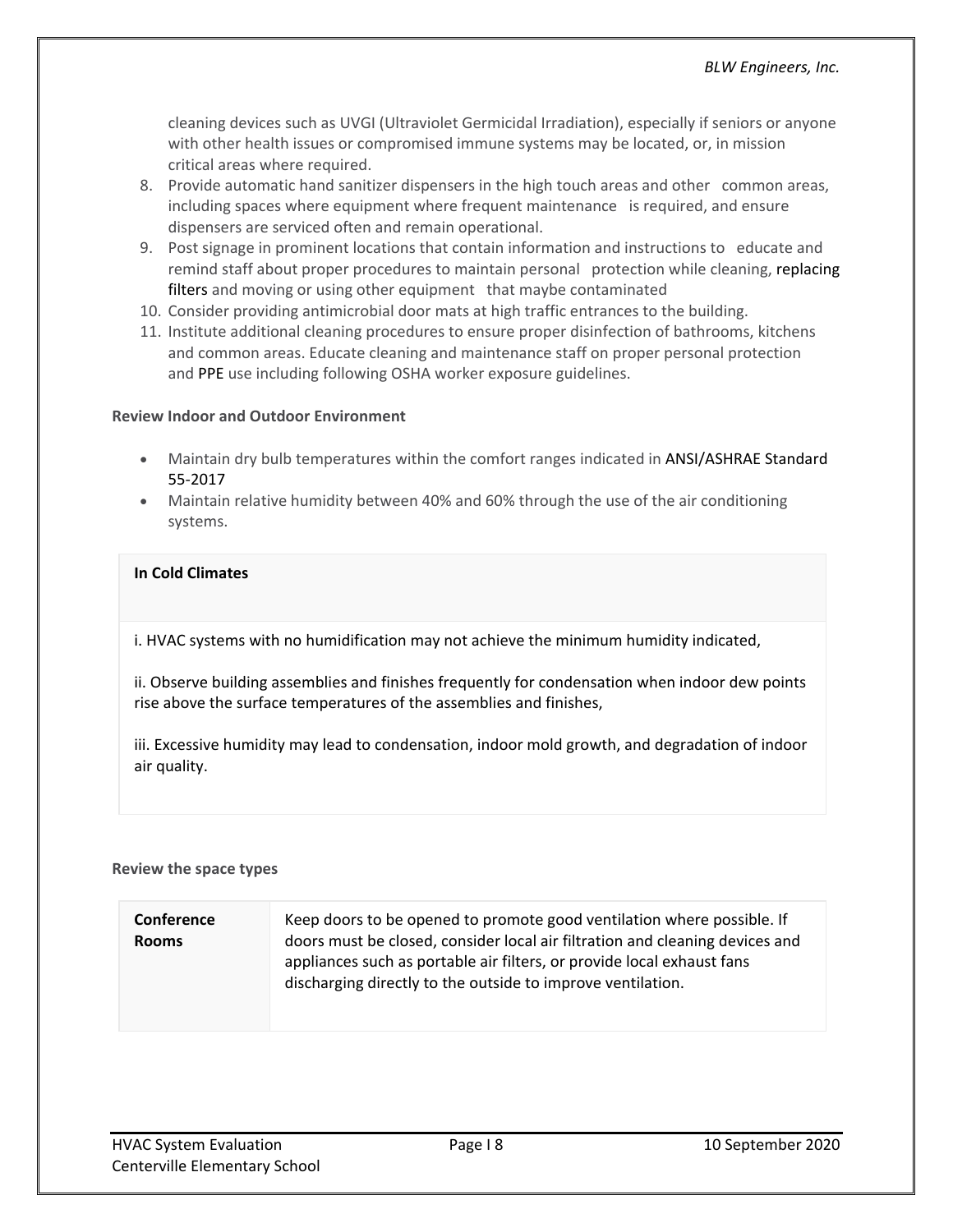| Pantries/Storage       | Provide local exhaust, or portable air filtration and cleaning appliances,  |
|------------------------|-----------------------------------------------------------------------------|
| <b>Rooms</b>           | especially if refrigerators, or similar appliances, are presented.          |
| <b>Public/Large</b>    | Where there can be a large assembly of people, consider air treatment, e.g. |
| <b>Assembly Spaces</b> | upper-room UVGI lamps.                                                      |

#### **Operate and maintain the HVAC system**

Building owners and service professionals should follow the requirements of ASHRAE Standard 180‐ 2018, Standard Practice for the Inspection and Maintenance of Commercial HVAC Systems which has tables to show the typical maintenance required for equipment that has been in operation. Consider PPE when maintaining ventilation materials including filters, condensate. Consult additional guidance before duct cleaning. Check specifically:

- Dampers, filter, and economizers seals and frames are intact and clean, are functional and are responding to control signals. MERV13 or higher filters are required for capture of airborne viruses; however, most existing equipment will not be able to support the associated pressure drop of these filters and equipment should be provided with only the highest MERV rating that does not affect the heating and cooling capacity of the units.
- Zone and air temperature are calibrated and accurately reporting environmental conditions to the BAS or local controllers.
- Exhaust fans are functional and venting to the outdoors.
- Check outside air intake regularly for any potential risk such as exhaust nearby and provide proper clearance if assessible by pedestrians, etc.

#### **Operate and maintain the HVAC system – Air conditioning and ventilation systems**

- Continued operation of all systems is recommended.
- For offices with fan coil units, open windows 2 hours before and after occupied periods.

#### **Centralized and floor‐by‐floor Variable Air Volume (VAV) systems: General information**

- For central or floor-by-floor VAV systems that have the capacity to operate with 100% outside air, such as an economizer cycle, close return air dampers and open outdoor air dampers to 100% or to the maximum setting that the HVAC system can accommodate and still maintain acceptable indoor conditions.
- If there are heating and cooling coils to temper the air, it can provide comfort and eliminate recirculation (in the mild weather seasons this will have smaller impacts to energy consumption, thermal comfort, or humidity control, however, using 100% outside can be more difficult in extreme weather conditions).
- Considerations also should be given in areas with dry outside air that may lower the relative humidity to below 40%.
- Prioritize increasing outside air over humidity (see concerns about operating at indoor humidity outside the range of 40%‐60%).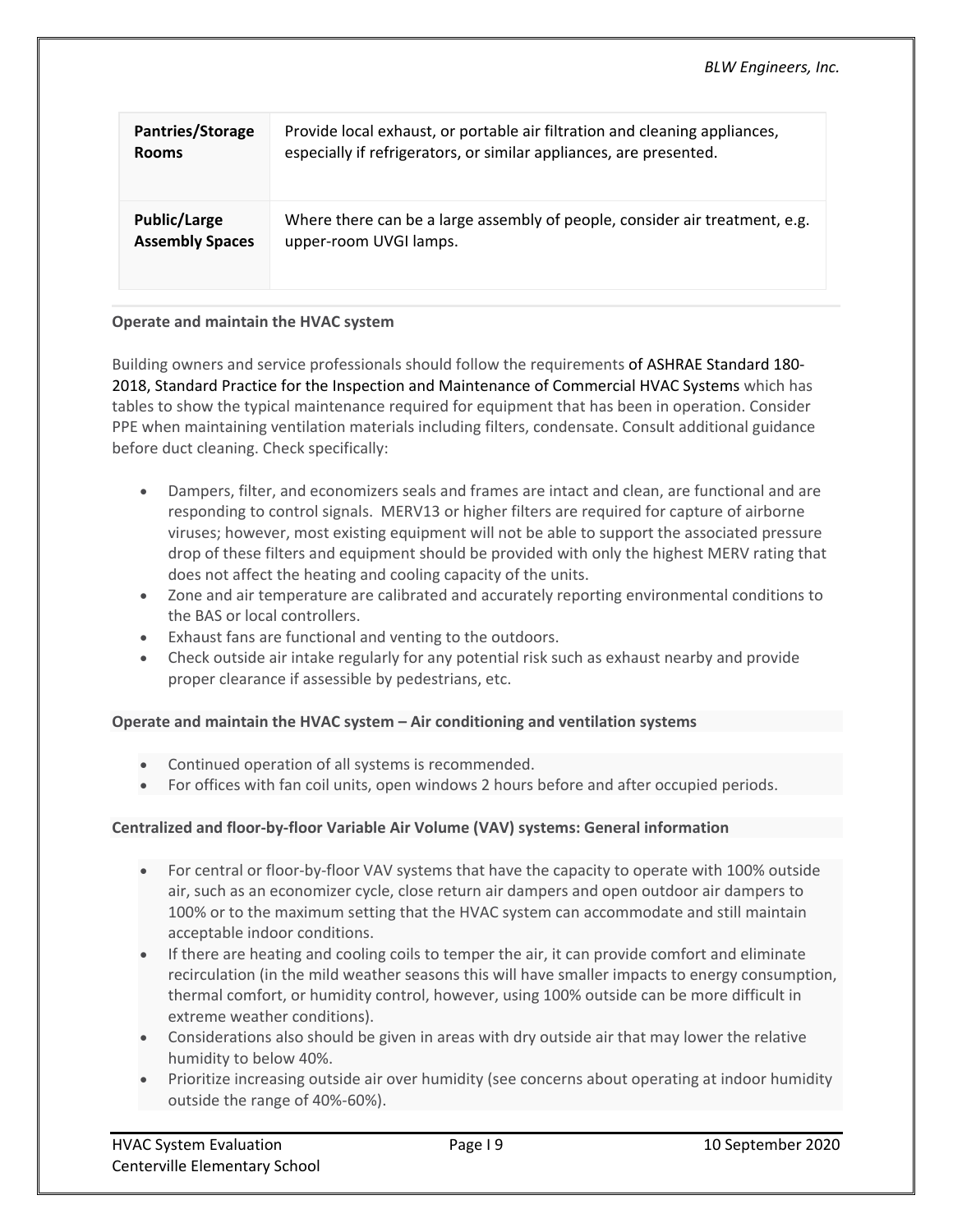# **Centralized and floor‐by‐floor Variable Air Volume (VAV) systems: Floor‐by‐floor**

- In floor-by-floor VAV systems that have only minimum outside air damper positions or openings, open outside air damper to its maximum position (the same cautions and concerns stated above apply).
- If outside air is supplied centrally from outside air handling units (typically at mechanical levels) to all floors, and there are unoccupied tenant floors, divert the outside air to the occupied floors.
- Consider changing the floor level VAV air handling units' discharge air temperature setpoint the maximum (typically no higher than 60º F).
- This will cause VAV terminal units (boxes) to open to try and satisfy space cooling loads which will increase the number of air changes in the space being served.

#### **Centralized and floor‐by‐floor Variable Air Volume (VAV) systems: Cooling coils**

- Cooling coils, heating coils and condensate drain pans inside air handling equipment can become contaminated.
- Therefore, consider adding UVGI for coil surface and drain pan disinfection are encouraged as it will reduce the needs and frequency for in‐person coil surface disinfection.
- These devices and systems should be monitored often and regular and emergency maintenances should continue.
- Provide PPE protection for building operators, maintenance technicians and anyone else who must inspect or come in contact with the device or equipment.

#### **Centralized and floor‐by‐floor Variable Air Volume (VAV) systems: Operable windows**

- In buildings with operable windows, when outside air thermal and humidity conditions and outdoor air quality are acceptable, open windows where appropriate during occupied hours.
- Disabling the interlock between opening windows and air conditioning system lockout or shut down if this feature is provided for in the Building Automation System.
- Monitor indoor spaces for possible contaminants entering through the windows such as toilets exhaust located nearby or for windows accessible to public and high traffic on adjacent streets and walkways.
- Exposure to seasonal and other outdoor allergens (pollen and mold spores) may occur with windows opened.
- Special ductwork cleaning, or, changing filters more often than normal is not necessary.

#### **Domestic Heating Water systems:**

 Keep heating water systems circulating and maintain temperatures above 140°F to avoid microbial incursion. Do not let water temperature to drop below 120°F.

#### **Operate and maintain the HVAC system ‐ Exhaust systems**

- Exhaust system for toilets should run 24/7. Do not open operable windows in toilets.
- Other exhaust systems should continue to run as normal. Run exhaust systems 2 hours before and after occupied periods.